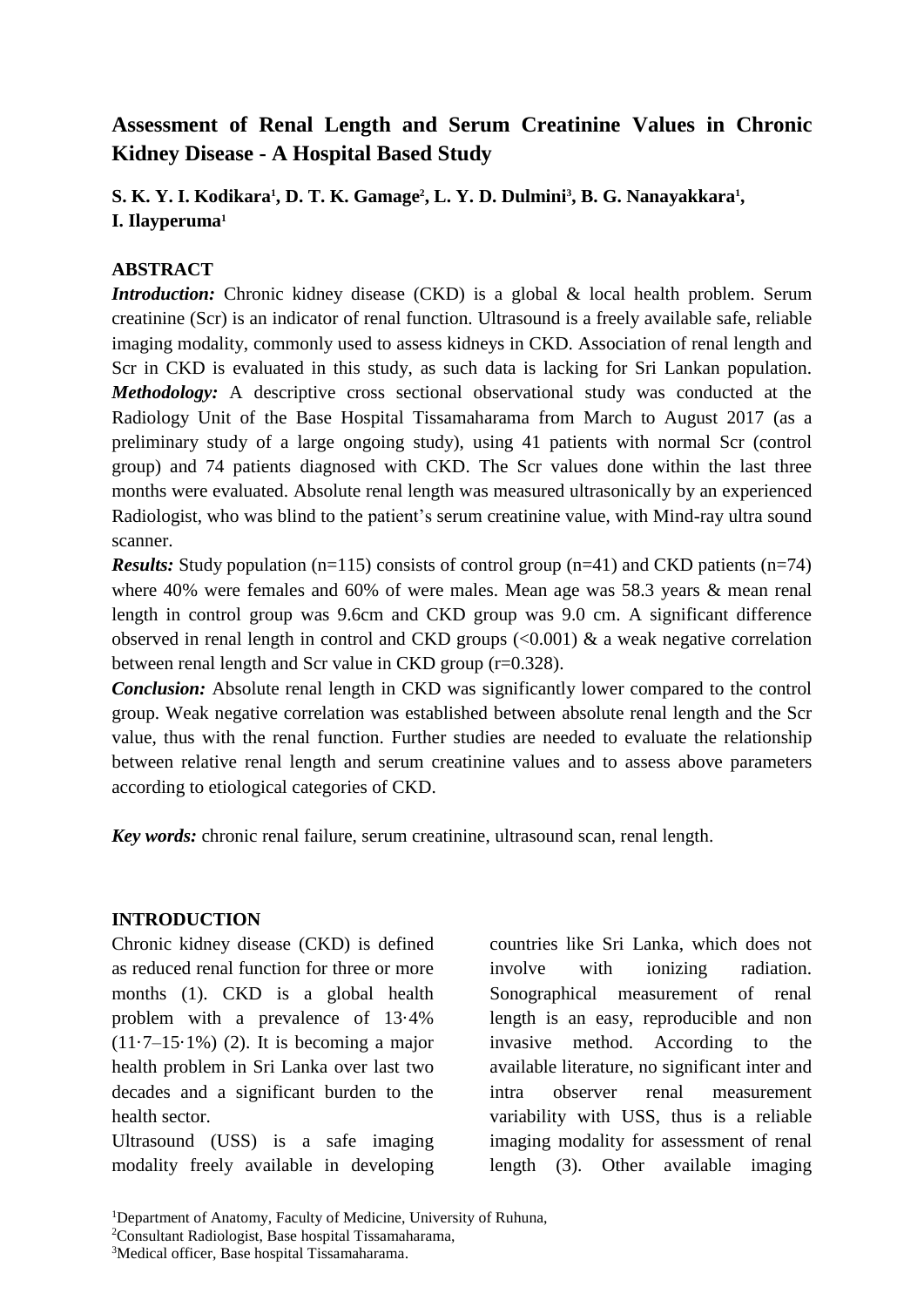modalities like computer tomography, provide promising answer for renal measurements, with the cost of ionizing radiation exposure. For said reasons, renal USS is of value in the assessment of renal size in CKD patients (3,4,5,6). Population specific analysis of renal size is important, as renal size varies with ethnicity (7).

Serum creatinine (Scr) value is an indicator of renal function and cut off values are established to evaluate renal function and to diagnose renal impairment (8).

The present study was aimed at evaluating the association between absolute renal length and serum creatinine values in CKD and to compare with that of healthy population.

# **MATERIALS AND METHOD**

Present descriptive cross sectional observational study was approved by the ethical review committee of the Faculty of Medicine, University of Ruhuna and was conducted at the Radiology Unit of the Base Hospital Tissamaharamaya from March to August 2017 as a preliminary study of a large ongoing study. Present study included 41 patients with normal serum creatinine as control group and 74 patients diagnosed with CKD. Study subjects were above 18 years of age. The serum creatinine reports that were done within the last three months, at the day lab of the Base Hospital Tissamaharamaya were included in this study. Following patients were excluded from the study; history of previous renal surgeries, acute renal insufficiency or on renal replacement therapy (haemodialysis, peritoneal dialysis, renal transplantation), fatty liver or any other liver disease and unwilling patients. All USS were performed by an experienced Radiologist, who was blind to

patients serum creatinine value, with Mind-ray ultra sound scanner, using standard grey scale imaging with 3.5 MHz curved array transducer. Grey scale amplification and the time gain compensation curve were adjusted to acquire the best quality images. Single focus point was adjusted at the level of the kidney, while routinely using tissue harmonic imaging. All patients were well hydrated and are with full bladder at the time of imaging. Maximum pole to pole length (Figure 1) of each kidney was measured and recorded as the renal length (absolute).

Descriptive analysis of data was done with mean, standard deviation, minimum and maximum values. Student's t-test was used to evaluate the differences between two groups. Correlation between the variables was assessed with Pearson correlation coefficient.

# **RESULTS**

Study population (n=115) consisted of a control group (n=41) and diagnosed CKD patients ( $n=74$ ). Forty six (40%) of them were females and 69 (60%) were males. Average age was  $58.3$  years (range  $20 - 89$ ) years). Average renal length in the control and CKD groups are shown in Table 1. The results of Student t-test comparing the renal lengths of control and CKD groups are presented in Table 2. Serum creatinine values of respective groups are shown in Table 3. Figure 2 demonstrates the relationship between the renal length and serum creatinine values. Pearson correlation co-efficient comparing serum creatinine values with renal length in CKD group shows weak negative correlation, r value was -0.328.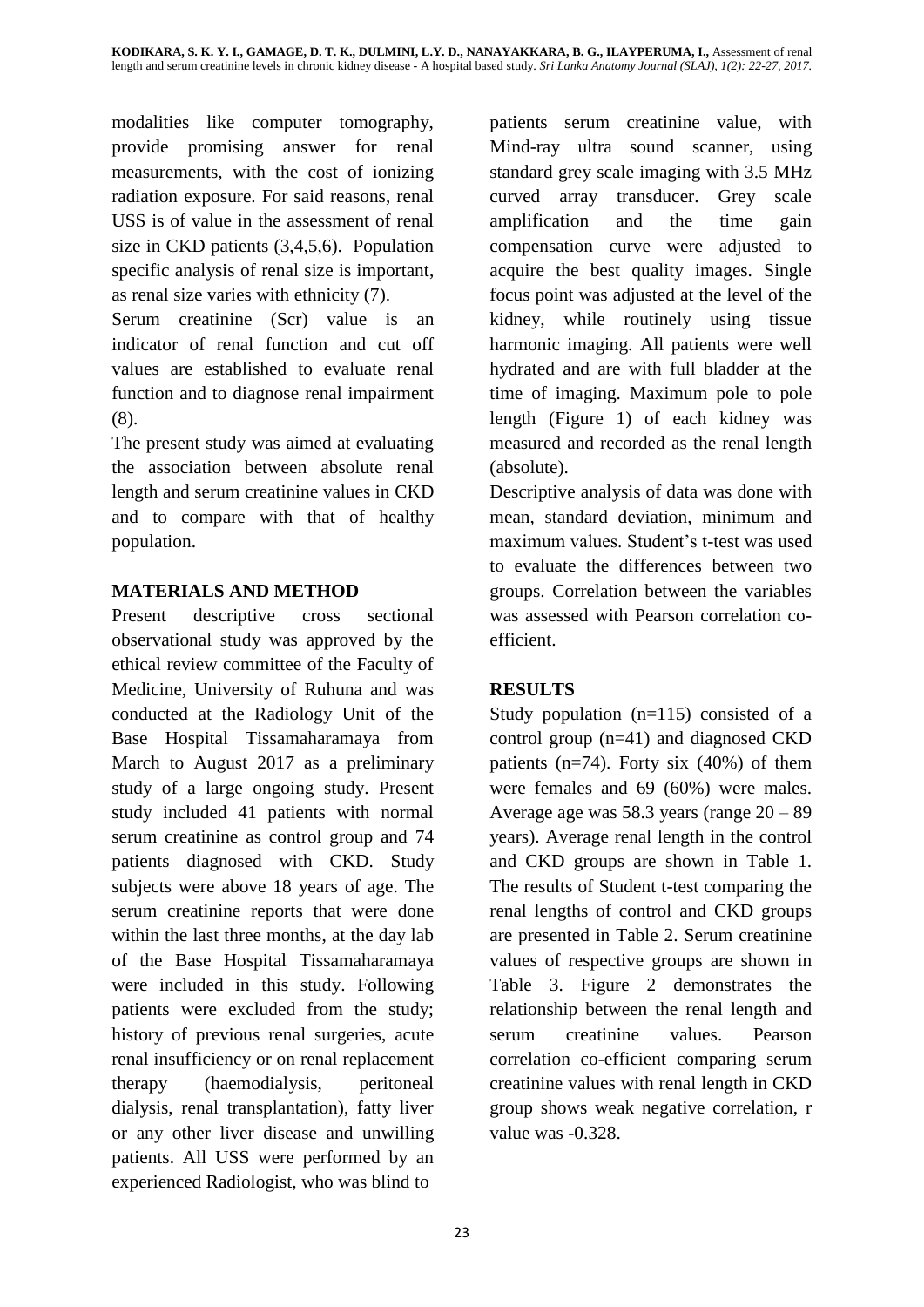

**Figure 1: Renal length measurement using Ultrasound** 1-Renal length, 2-Medullary thickness, 3-Cortical thickness

|  | Table 1. Average renal length in the control and CKD groups |  |  |  |  |
|--|-------------------------------------------------------------|--|--|--|--|
|--|-------------------------------------------------------------|--|--|--|--|

| Renal length (cm)                 | <b>Control group</b> | CKD            |
|-----------------------------------|----------------------|----------------|
| Right renal length. mean $\pm SD$ | $9.98 \pm 0.87$      | $8.97 \pm 1.3$ |
| Right renal length: range         | $6.5 - 11.1$         | $6.8 - 11.4$   |
| Left renal length: mean $\pm SD$  | $9.94 \pm 0.75$      | $9.0 \pm 1.3$  |
| Left renal length: range          | $8 - 11.2$           | $8.2 - 11.2$   |

**Table 2. Student t-test results comparing renal lengths of control and CKD groups**

|                    | T value | P value   | $Sig/N$ .sig |
|--------------------|---------|-----------|--------------|
| RK, control Vs CKD | 5.29    | < 0.00001 | Significant  |
| LK, control Vs CKD | 4.89    | < 0.00001 | Significant  |

P value < 0.01 is considered as significant. RK– right kidney; LK – left kidney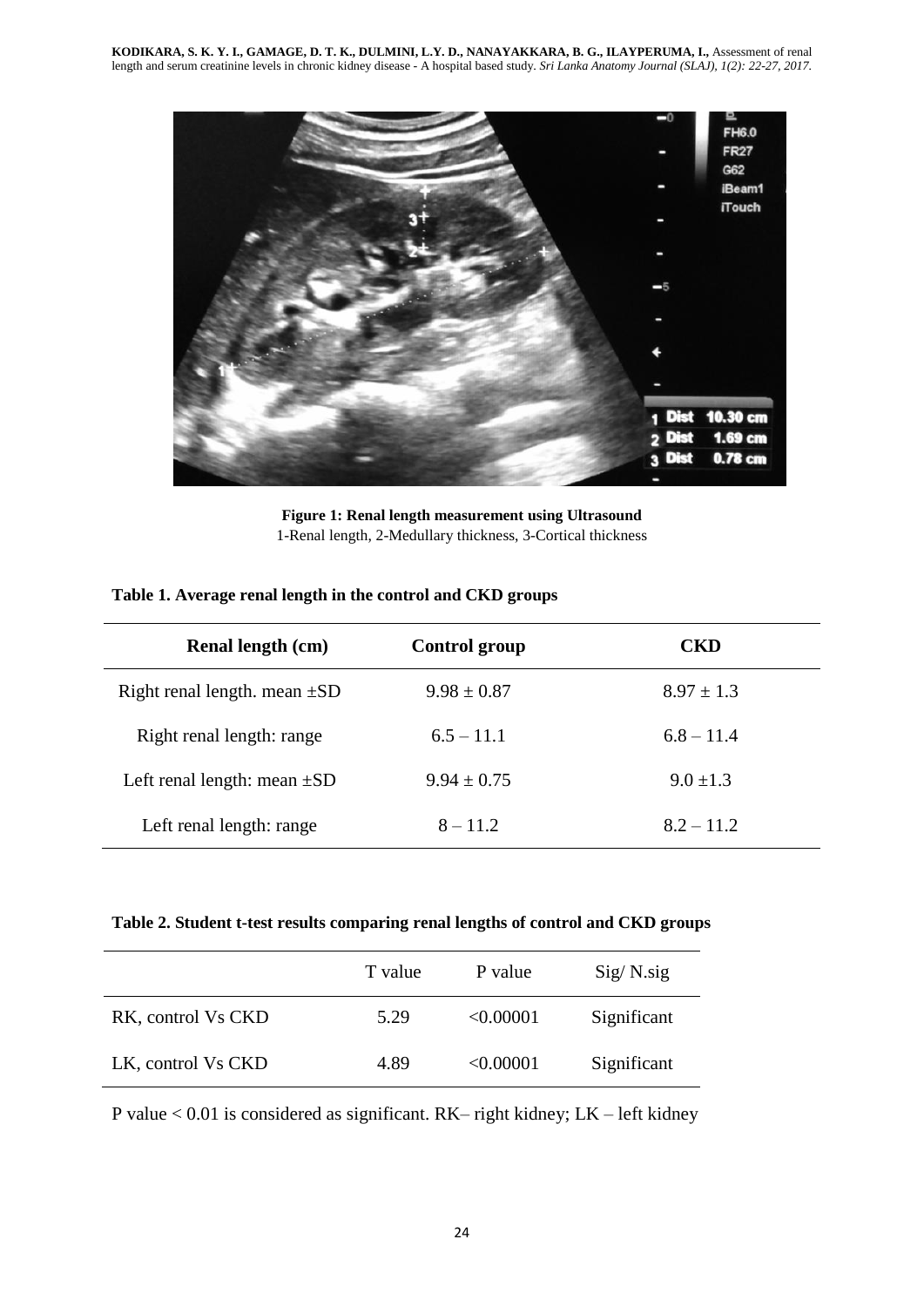| Serum creatinine (mg/dL)       | Control group   | CKD             |
|--------------------------------|-----------------|-----------------|
| Mean serum creatinine $\pm$ SD | $0.83 \pm 0.15$ | $1.89 \pm 0.55$ |
| Serum creatinine range         | $1.1 - 1.6$     | $4.0 - 1.4$     |

#### **Table 3. Serum creatinine values of control & CKD groups**

### **DISCUSSION**

Natural history of CKD demonstrates a progressive decline in renal size with progressive loss of renal function (6,5). Present study analyzed the relationship between the sonograhically measured absolute renal length and serum creatinine value. Serum creatinine, an indicator of

renal function, used to compare renal function and renal length in CKD and control groups. The results of the present study established a statistically significant deference in renal length between the two study groups, CKD and control groups. The renal length of the CKD group was



#### **Figure 2: Serum creatinine value Vs renal length**

significantly lower than that of the control group. This finding is in par with the results of previous similar studies (4). There was no significant difference in the renal length between right & left kidneys either within the control or within the CKD groups. A weak negative correlation (r- 0.328) was established between the renal lengths and Scr values.

Jovanovic *et al*. reported a strong negative correlation (-0.69) of the same parameters. They studied 49 CKD patients and 46 healthy adults as a control group (9). As in the present study, they have also not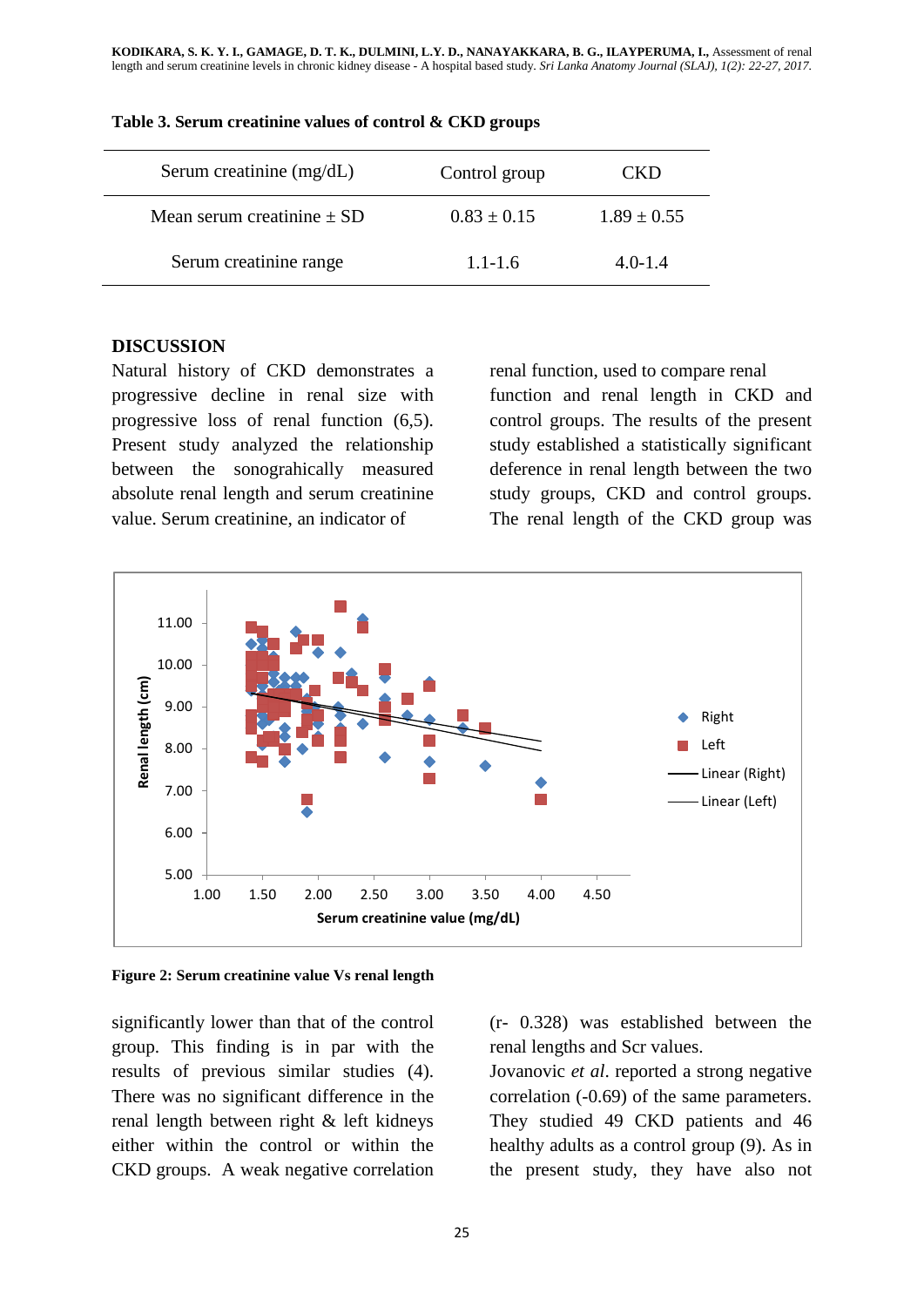catagcategorized CKD patients according to the etiology of renal disease, therefore a similar methodology. Some authors have described an etiology related variation in renal length in CKD patients (4). Kokoris *et al*. have studied 126 patients with chronic kidney diseases with different etiologies, including Balkan endemic nephropathy, diabetic nephropathy, autosomal dominant polycystic kidney disease, primary glomerular disease and compared renal length with a control group. They have established a significant difference in renal lengths with different etiologies. Diabetic nephropathy (DMN) is recognized as a common cause of CKD in Sri Lanka (10), therefore it is assumed that our study sample must have a significant number of DMN. In DMN, the renal size initially increases (4). Therefore, the established weak negative correlation of renal length and Scr in the present study could be partially due to this etiological variation. However, considering the fact that Jovanovic *et al*. have reported strong negative correlation in above parameters with similar methodology a population specific variability of renal length might play a role in the findings of the current study.

Absolute renal length was measured in the present study as maximum pole to pole to length of the kidneys. Previous studies have established a positive relationship of renal size with the height of the patient (4,9,11,12). In their studies, the relative renal length was calculated by dividing the absolute renal length (in millimeters) by the body height (in centimeters). They concluded that relative renal length as a better indicator of renal length compared to absolute renal length. Therefore, it will be of value to assess the relative renal length in order to investigate the

association of renal length and renal function.

## **CONCLUSION**

Findings of the current study established a significant reduction in absolute renal length in CKD patients when compared to the control group.

Weak negative correlation was elicited between the absolute renal length and the serum creatinine value in CKD, therefore with the renal function.

Further studies are recommended to evaluate the relationship between the relative renal length and serum creatinine values and to assess above parameters according to etiological categories of CKD.

### **REFFERENCES**

- 1. American Association of Family Physician. *Clinical Practice Guidelines.*  2004: 70:869-86.
- 2. Albert J, Coulthard A, Lee REJ et. al. How reliable are ultrasound measurements of renal length in adults. *The British Journal of Radiology* 1995: 1087-1089.
- 3. El-Reshaid W, Abdul-FattahH. Sonographic Assassment of Renal Size in Healthy Adults. *Medical Principles and Practice*, 2014: 8:432-436.
- 4. Kokoris JK., Vlajkovic S, Absolute and relative kidney length in chronic renal disease, *Acta Medica Medianae*, 2015:17- 23.
- 5. O'Neill, Charles W, Renal Relevant Radiology: Use of Ultrasound in Kidney Disease and Nephrology Procedures,: *American Society of Nephrology*, 2014.
- 6. Gareeballah A, Gameraddin M, Mustafa H, Alshabi S, Sonographic findings in renal parenchymal diseases at Sudanese. *Open Journal of Radiology,* 2015: 7:243- 249.
- 7. Arooj A, Lam J, Wui YJ, Supriyanto E. Comparison of Renal Size among Different Ethnicities. *International Journal for biology and biomedical engineering,* 2011:18: 221-229.